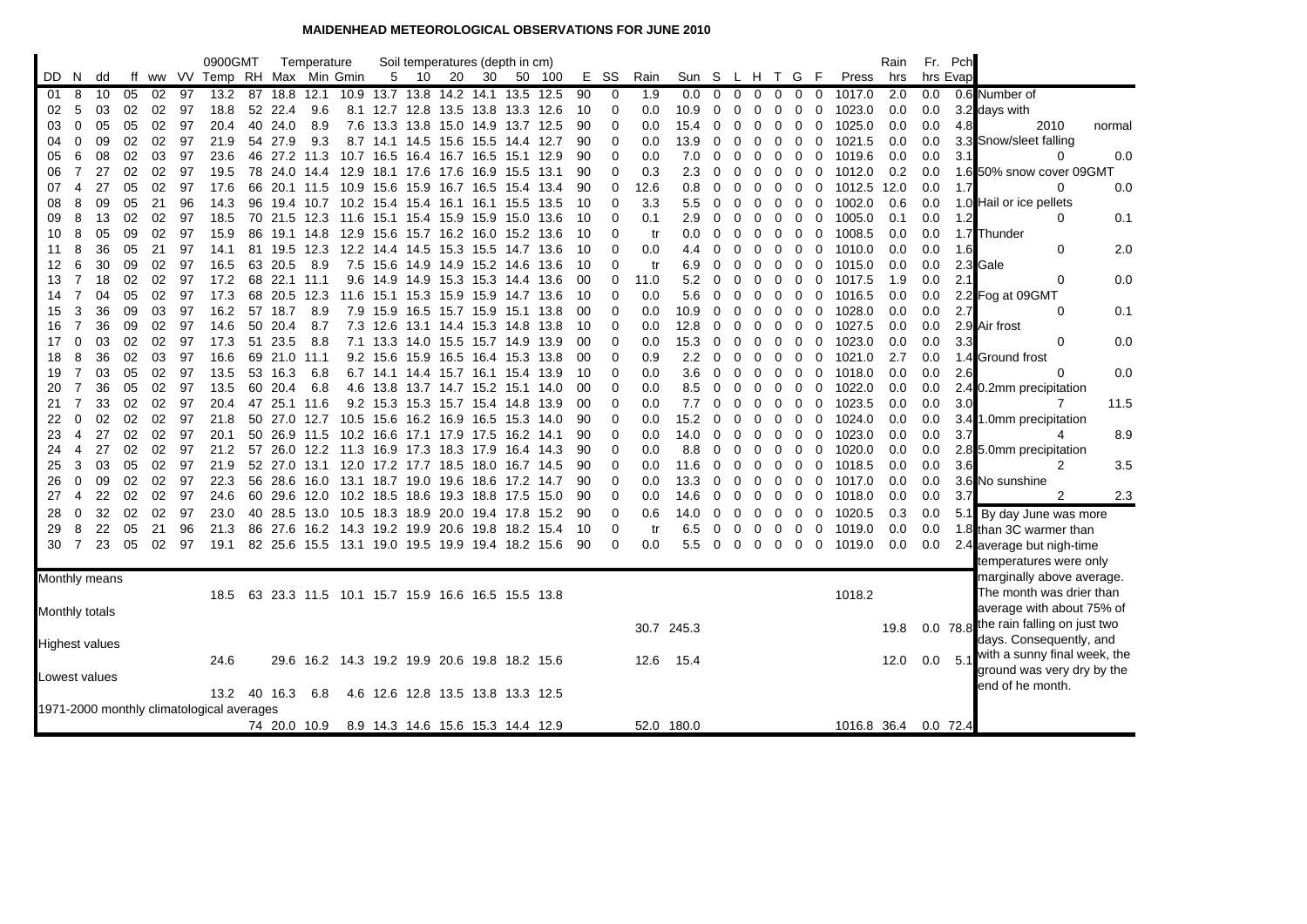| ney                                                                               |                                                                                            |   |                         |          |                               |                                         |  |  |  |  |  |  |  |
|-----------------------------------------------------------------------------------|--------------------------------------------------------------------------------------------|---|-------------------------|----------|-------------------------------|-----------------------------------------|--|--|--|--|--|--|--|
| DD:                                                                               | date                                                                                       |   |                         |          |                               |                                         |  |  |  |  |  |  |  |
|                                                                                   | 07GMT observations                                                                         |   |                         |          |                               |                                         |  |  |  |  |  |  |  |
|                                                                                   | cloud cover (oktas, 9=obscured)<br>N                                                       |   |                         | dd       |                               | wind direction (degrees/10)             |  |  |  |  |  |  |  |
|                                                                                   | ff<br>wind speed (knots)                                                                   |   |                         |          |                               |                                         |  |  |  |  |  |  |  |
|                                                                                   |                                                                                            |   |                         |          |                               |                                         |  |  |  |  |  |  |  |
|                                                                                   | present weather code<br><b>WW</b>                                                          |   |                         |          |                               |                                         |  |  |  |  |  |  |  |
|                                                                                   | cloud decreasing                                                                           |   |                         | 60       | intermittent light rain       |                                         |  |  |  |  |  |  |  |
|                                                                                   | sky not changing                                                                           |   |                         | 61       | continuous slight rain        |                                         |  |  |  |  |  |  |  |
|                                                                                   | cloud increasing<br>3                                                                      |   |                         |          |                               |                                         |  |  |  |  |  |  |  |
|                                                                                   | 5<br>haze                                                                                  |   |                         |          |                               |                                         |  |  |  |  |  |  |  |
| visibility (00-50 metres/100, 94 very poor, 95 poor, 96 moderate, 97 good)<br>VV. |                                                                                            |   |                         |          |                               |                                         |  |  |  |  |  |  |  |
|                                                                                   | Soil temperatures are for 0700GMT beneath bare soil (5, 10, 20cm) or grass (30, 50, 100cm) |   |                         |          |                               |                                         |  |  |  |  |  |  |  |
|                                                                                   | 09GMT observations                                                                         |   |                         |          |                               |                                         |  |  |  |  |  |  |  |
|                                                                                   | temperature (degC)<br>Temp                                                                 |   |                         |          | relative humidity (%)<br>RH   |                                         |  |  |  |  |  |  |  |
|                                                                                   |                                                                                            |   |                         |          | SS                            |                                         |  |  |  |  |  |  |  |
|                                                                                   | E.<br>state of ground (00 dry, 10 moist, 20 wet, 90 cracked)                               |   |                         |          | snow depth (cm)               |                                         |  |  |  |  |  |  |  |
|                                                                                   | Press<br>air pressure (mb)                                                                 |   |                         |          |                               |                                         |  |  |  |  |  |  |  |
|                                                                                   | 24 hour readings                                                                           |   |                         |          |                               |                                         |  |  |  |  |  |  |  |
|                                                                                   | maximum temperature (degC) beginning 09GMT<br>Max                                          |   |                         | Min      |                               | minimum temperature (degC) ending 09GMT |  |  |  |  |  |  |  |
|                                                                                   | grass minimum temperature (degC) ending 09GMT<br>Gmin                                      |   |                         | Rain     | precipitation beginning 09GMT |                                         |  |  |  |  |  |  |  |
|                                                                                   | Sun<br>sunshine (hours) sunrise-sunset                                                     |   |                         | Rain hrs |                               | hours of rainfall (>0.1mm/h) 09-09GMT   |  |  |  |  |  |  |  |
|                                                                                   | Fr. Hrs<br>hours of air frost (00-24GMT)                                                   |   |                         | Pch Evap |                               | Piche evaporation (ml) beginning 09GMT  |  |  |  |  |  |  |  |
| Days with                                                                         |                                                                                            |   |                         |          |                               |                                         |  |  |  |  |  |  |  |
|                                                                                   | S<br>snow(5) or sleet(1) falling                                                           |   | 50% snow cover at 09GMT |          | н                             | hail or ice pellets                     |  |  |  |  |  |  |  |
|                                                                                   |                                                                                            |   |                         |          |                               |                                         |  |  |  |  |  |  |  |
|                                                                                   | thunder heard                                                                              | G | gale                    |          |                               | fog at 09GMT                            |  |  |  |  |  |  |  |

This information (and data for earlier months) is also available at http://www.met.rdg.ac.uk/~brugge



 $K_{01}$